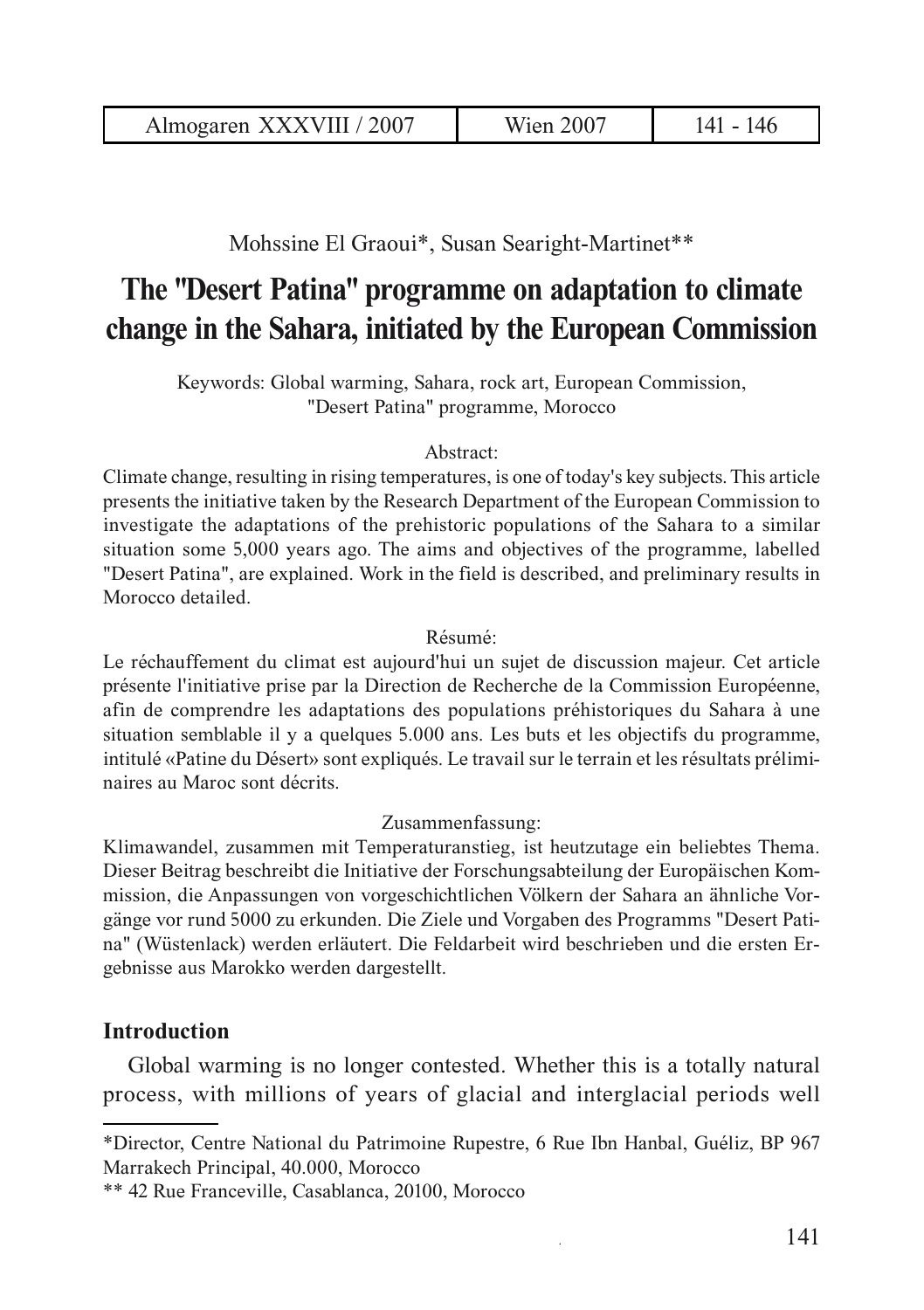documented, or whether mankind is partially or wholly responsible, is still a subject for debate. This is not the concern of the present article. The aim here is to present a Euro-Mediterranean programme initiated by the Research Department of the European Commission: "Desert Patina".

# **Problematic of the "Desert Patina" programme**

With climate change becoming an increasingly acute problem, many countries are investigating methods of alleviating this situation of major risk. One approach is the study of prehistoric populations who experienced a similar situation and who adopted new strategies to survive. To this end, the Research Department of the European Commission initiated a programme, associating eight teams working in Algeria, Egypt, Libya, Morocco and Tunisia and experts from France, Finland and Italy. The programme is coordinated by the European Network PACT<sup>1</sup>.

The programme started on 1<sup>st</sup> September 2004, with a life-span of three years, ending in the autumn of 2007. The first seminar bringing together participating teams took place in Marrakech in 2004, the second in Djelfa (Algeria) in 2005. The third was held in Marrakech, in December 2006.

The Sahara was an obvious choice for carrying out the programme: the effects of the severe climatic variations which have taken place in recent millennia are clearly visible and hundreds of thousands of paintings and engravings, in rock-shelters or in the open, illustrate the way of life of past populations.

Palaeoclimatologists, geomorphologists and dating laboratories have established the main lines of the climatic variations. Much has been written in general terms about the adaptation to climatic variations in the Sahara (see for instance, Le Quellec, 2003). But in the present programme, rock art specialists were asked to look at the images left by these prehistoric inhabitants of the Sahara with new eyes, and to discover *concrete* examples of the measures they took when confronted with increasing aridity from around 3,000 bc. Their strategy should be useful to today's desert inhabitants, facing increasingly harsh conditions. As Hassan has said: "A more profound understanding of how societies dealt with climatic change in the past is one of the means by which we can cope with our changing climate today" (Hassan 2002: viii).

But another important objective of the "Desert Patina" programme concerns the rocks themselves. The aim is to explain, in the light of modern knowledge,

<sup>&</sup>lt;sup>1</sup> "Science and Cultural Heritage" of the European Federation of the European Networks of scientific and technical cooperation.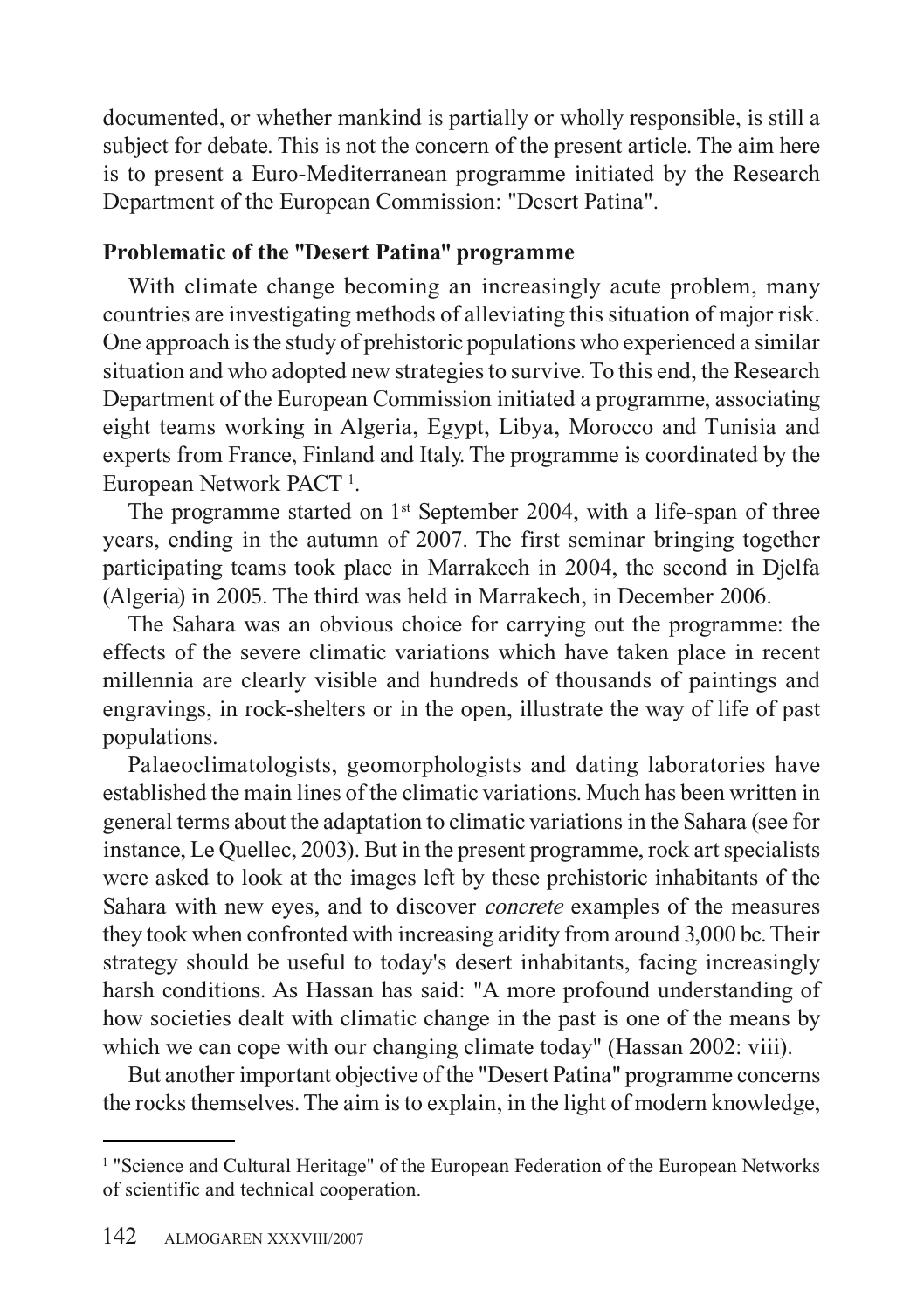the mechanism of the formation of the blackish layer, known as 'desert varnish' or patina, which covers the rocks of the Sahara, and to re-create it where necessary. This 're-creation' of the rock surfaces becomes necessary in cases of damage or deterioration, since not only do these rocks testify to the climate changes that have taken place in the past, they also provide the only way of knowing how the prehistoric people managed to adapt to these changes.

This aspect of the "Desert Patina" programme also has an economic objective: the encouragement of private enterprises engaged in restoration work to extend their competences to rock art and, at the same time, the protection of the cultural heritage of the Sahara. The importance of this cultural heritage as an attraction for the tourism industry is well known. With tourism becoming the number one industry in the world, ahead even of oil, the development of an ecological tourism in the Saharan countries will encourage young people to stay in the regions where the climate warming contributes to the desertification. The Twareg who drive tourists around in southern Libya want to stay there. They are well aware that without tourism they would have difficulty surviving in their homeland – and without the Twareg, tourists would be in difficulty too.

#### **Adaptation to climate change in the past**

Several possibilities were open to prehistoric societies faced with deteriorating conditions. They could modify their way of life, changing from wideranging nomadism to a more settled life around permanent water-holes. They could reduce their herds of cattle and raise sheep and goats, less dependent on extensive pasturages. New animals could be hunted and hunting techniques adapted. They could turn to agricultural exploitation, as did the early  $1<sup>st</sup>$ millennium BC Garamantes in the Wadi al-Ajal in Western Libya. This powerful group set up an ingenious underground system (*foggaras*) to transport water for irrigation from a distant source, before simply digging wells.

Not all of these possibilities are visible in the rock art. The increase in the number of figurations of sheep and goat in the later periods can, however, be clearly seen. So is the introduction of that essentially desert animal, the dromedary, towards the end of the 1<sup>st</sup> millennium BC.

## **The role of Morocco in the "Desert Patina" programme**

Morocco has an important role to play in this programme, since it is the participating country in which the majority of experiments have taken place in the field. However, most of the samples submitted to the Finnish laboratory for C14 dating come from Algerian sites. The Moroccan partner in this programme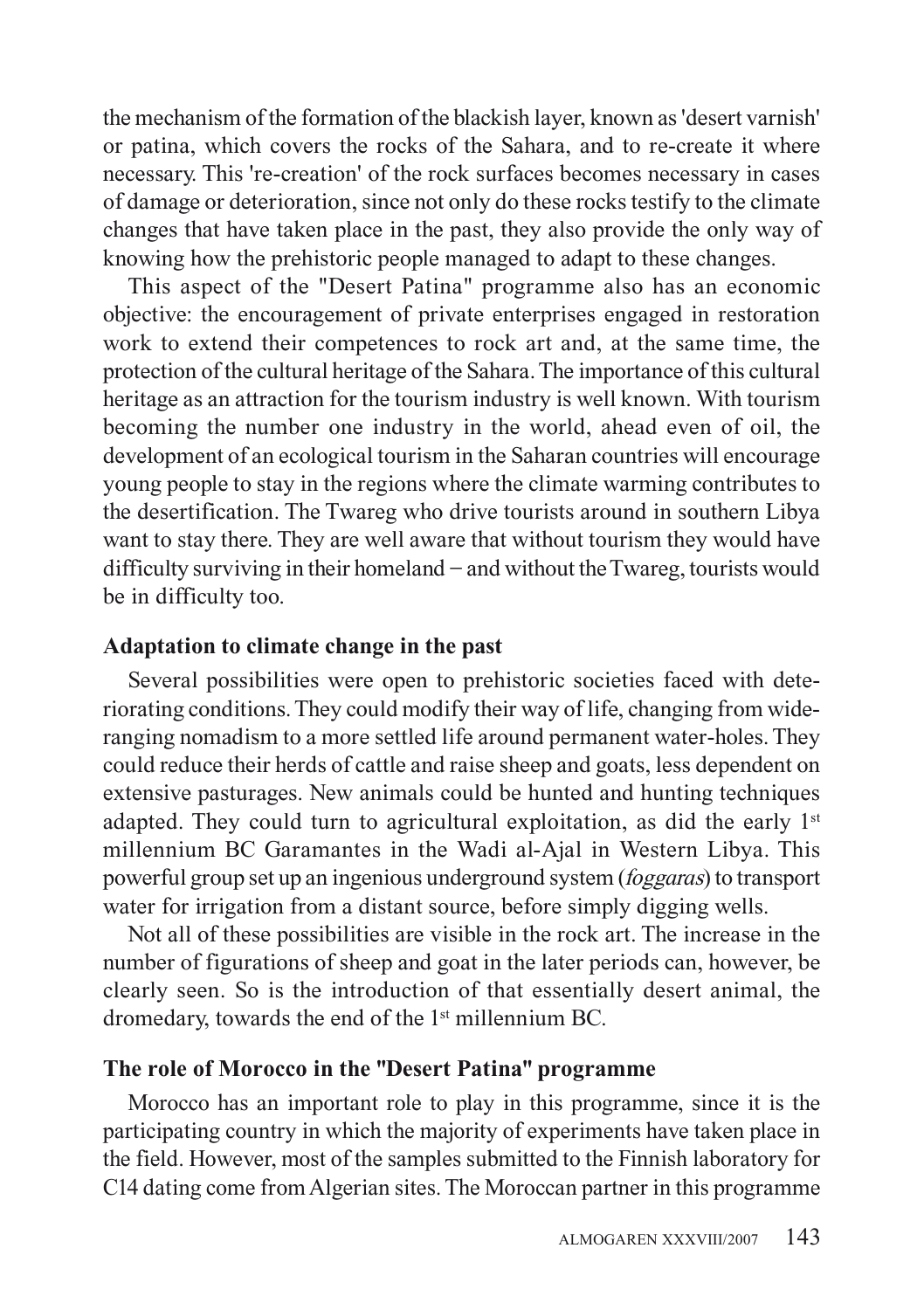is the Division of the Cultural Heritage of the Moroccan Ministry of Culture and Communication. Specifically, in the field, the project is directed by the National Rock Art Centre in Marrakech, under its director, Dr. M. El Graoui.

Morocco has over recorded 300 rock art sites, three major ones in the High Atlas, the rest south of this mountain chain, in the pre-Sahara. The great majority contain engravings, on sloping rock faces or on boulders in the open air. Paintings are rare, limited to a few rock-shelters and caves. In order to characterise the different patinas which have formed on the sandstones, the main rock surface chosen by the engravers, the Moroccan team studied particularly the sites of Oukaimeden (High Atlas), Oum La Leg, Adrar n'Metgourine and Tinzouline (Foum Ech Chenna) (the last three south of the High Atlas).

Sandstone samples were taken in 2004 from the site of Oukaimeden for laboratory study and analysis in the Centre de Recherche en Physique Appliquée à l'Archéologie (Bordeaux University, France). The study of the texture and nature of the components of the patinas formed on the surface of the sandstone has enabled their diversity to be understood and the mechanisms of their formation to be grasped.

Patina formation was also carefully studied at Oum La Leg. This site, containing several hundred engravings in Tazina style, has been well studied from the point of view of the contents (mainly wild animals), but the question of the patinas had previously only been briefly treated. In July 2006, careful observation of the greyish-black patina of the engraved lines showed that it had developed on a thin beige/reddish beige layer (2-3 mm) which had moulded the surface of the blocks and the engraved lines themselves, and that many engravings had been re-worked after the formation of this layer. One immediate conclusion was that two stages of engraving had taken place, separated by an intermediate period of unknown length. This has important implications for the dating of these Tazina style images – which is still an unknown factor.

Turning to the second aim of the project, the study of the engravings and paintings «with new eyes», in order to detect ways which prehistoric populations adapted to climate change, the Moroccan team next had a close look at Adrar n'Metgourine, some 20 km north of the previous site. This ridge contains engravings very different in style from the Tazina engravings at Oum La Leg. It is characterised by pecked representations of cattle, many done with great skill, others less so. Wild animals were in a clear minority.

No evidence of adaptation to a deteriorating climate on either of these sites could be noted. However, the nearby ridges of Moumersal, also characterised by pecked cattle of the second, rather less well executed group, contained an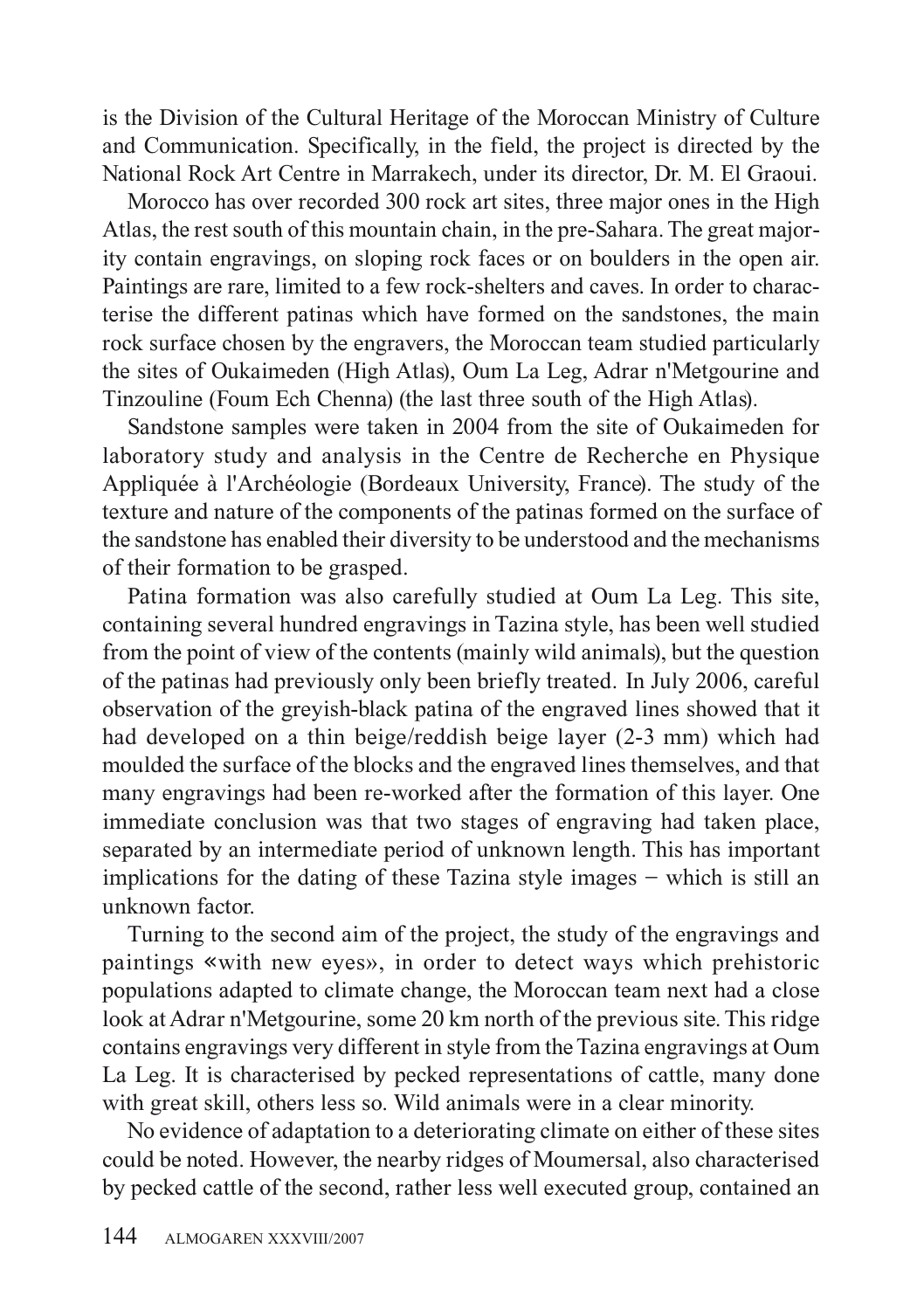unusually high number of engravings of Barbary sheep. This animal is seldom represented in the rock art, except for a late site in the Draa valley (Tinzouline/ Foum Ech Chenna), containing also horses and camels, probably dating to the first millennium BC.

As cattle continued to be engraved, but almost no antelopes (a favourite game animal on Tazina sites), the team has proposed as a working hypothesis – needing further study – that Barbary sheep were hunted by the later cattleherders as an adaptation to a drier climate, instead of the antelopes which had migrated to wetter pastures. The Barbary sheep has a reputation for liking rocky areas, but it is also known for its resistance to drought, and can be seen on the now largely-dry plateau of the Tassili n'Ajjer in Algeria and in the Messak in Libya.

Further field tests took place early in 2007, with experimentation in situ of patina re-creation (Fig. 1). Instruments to measure daily the temperatures and humidity were also set up in the proximity of the engravings, both in southern Morocco (Fig. 2) and in Oukaimeden.

## **The "Desert Patina" programme: the future**

The final reports of the participating teams and experts will be submitted to the programme coordination in Bordeaux in June 2007. By then, the results of the field tests in Morocco, including C14 dating of hearths from seven trial trenches in Oukaimeden, will be known. The overall assessment will then be presented to the Research Department of the European Commission.

# **Bibliography:**

Hassan, F. (2002): Droughts, Food and Culture. Ecological change and food security in Africa's later prehistory (ed. Hassan), Kluwer Academic/Plenum Publishers, New York

Le Quellec, J.-L. (2003): L'adaptation aux variations climatiques survenues au Sahara central Durant l'Holocène, *in* Le Sahara et l'homme, un savoir pour, un savoir faire (Fantar, M.H. (Ed.), Actes du Colloque organisé à Douz du 27 au 29 Décembre 2003, 109-129.

## **Illustrations:**

Figure 1: Grinding of sandstone for the preparation of the mixture to be used to repair the cracked engraved rock.

Figure 2: Setting up of the temperature captor. Green tube (on ground) for rainfall measurement.

Our thanks to Friedrich Berger for the translation of the Abstract into German.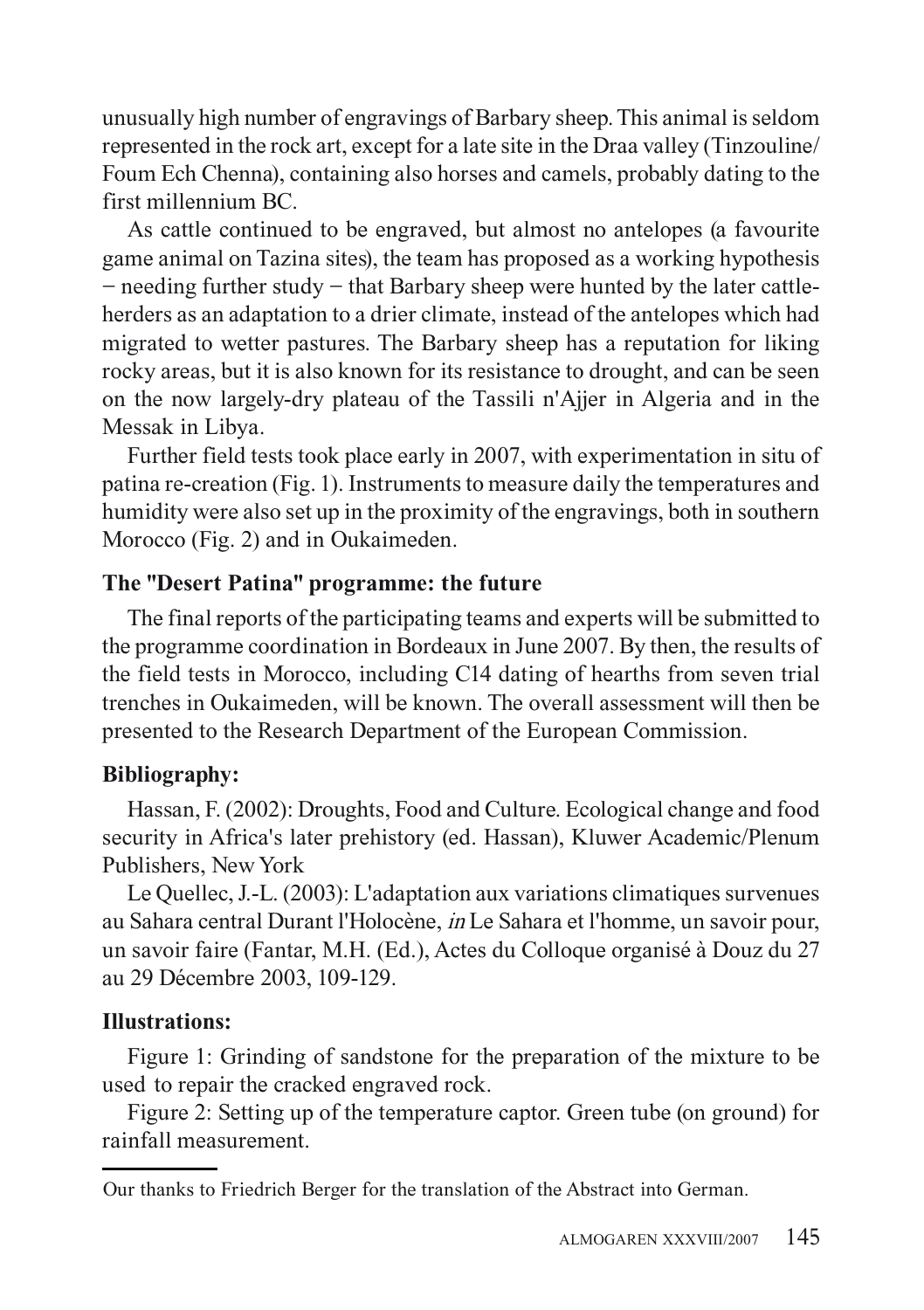

Fig. 1

Fig. 2